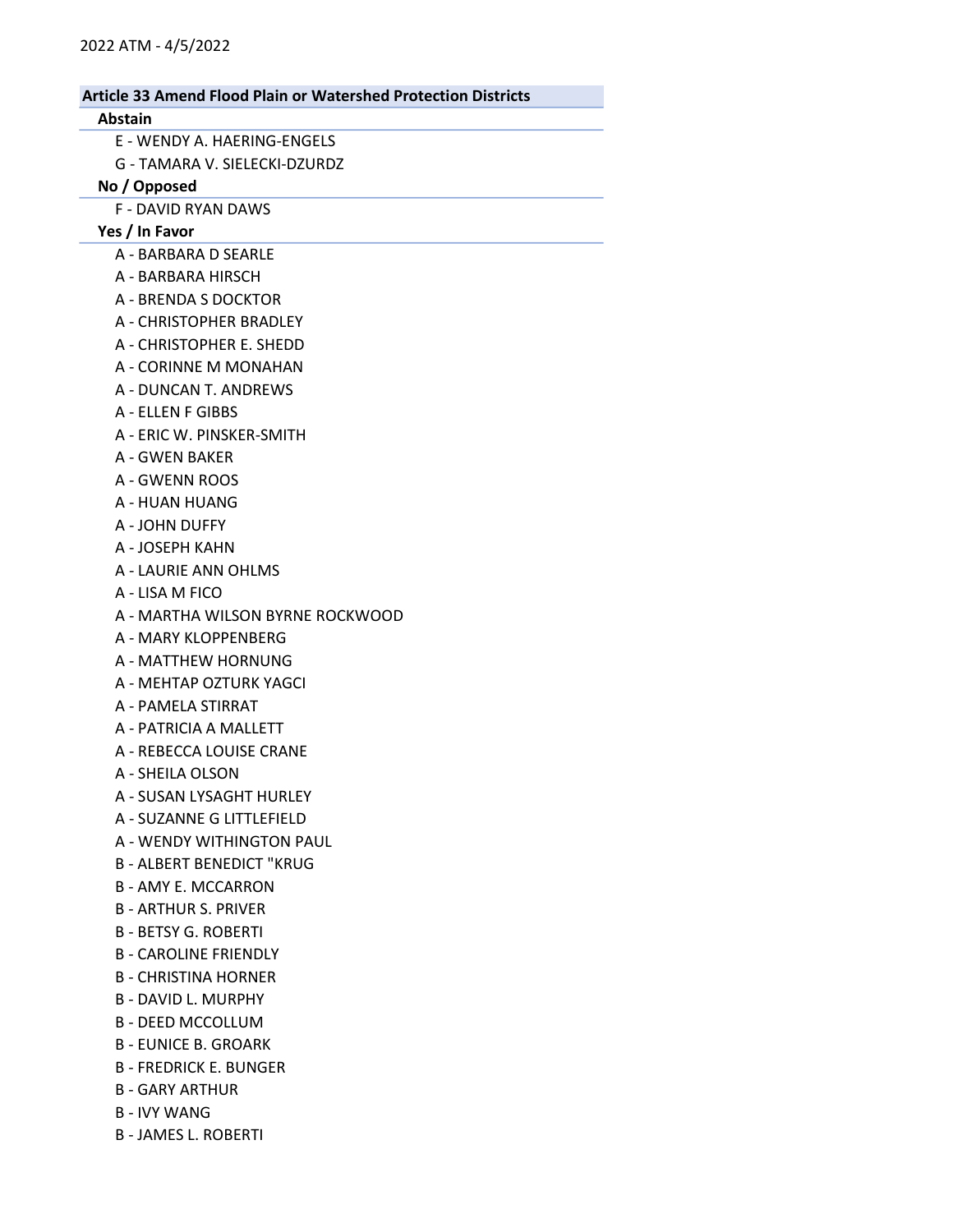- B JOSEPH SCHOTT
- B KATHERINE S. CORT
- B KELLY C. FRIENDLY
- B LINDA H. CHOW
- B MELISSA A. MARTIN
- B MIDDLETON ANSLEY "MARTIN
- B NORA TRACY PHILLIPS
- B PAUL THOMAS DELANEY
- B PETRO LISOWSKY
- B ROBERTA MORGENSTERN
- B S. PETER W. JONES
- B SCOTT K. BENDER
- B SKYE JACOBS
- C AMY SB GOTTSCHALK
- C ANDREA N. WARD
- C ANN M. HOWLEY
- C ANN WELKE RAPPAPORT
- C BEATRICE BEZMALINOVIC DHEBAR
- C ELIZABETH LASHWAY
- C HOLLY M. GRACE
- C HYUN SOOK RYU SONG
- C KATE MCGEOUGH
- C KATHY Y. EGAN
- C KELLY MCCOULF NORRIS
- C LEANNE J. LEIBMAN
- C LINDA OLIVER GRAPE
- C LOIS SULLIVAN
- C LUCIENNE V. RONCO
- C LUCY ROONEY KAPPLES
- C MARCIA TESTA SIMONSON
- C MARTIN JAY "MCHALE
- C PAMELA POSEY
- C ROYALL H. SWITZLER
- C SARA H. RAVERET
- C SARAH H. PEDERSEN
- C SHANI M. DEFINA
- C SHARON L. GRAY
- C SUSAN K. MAGGIONI
- C THOMAS H. ULFELDER
- C WENDY HARRIS GARBER
- D ANN-MARA S. LANZA
- D CAROL ALMEDA-MORROW
- D CHRISTINE A. KEHOE
- D CRAIG EDWARD MACK
- D DEREK B. REDGATE
- D DIANE E. HALL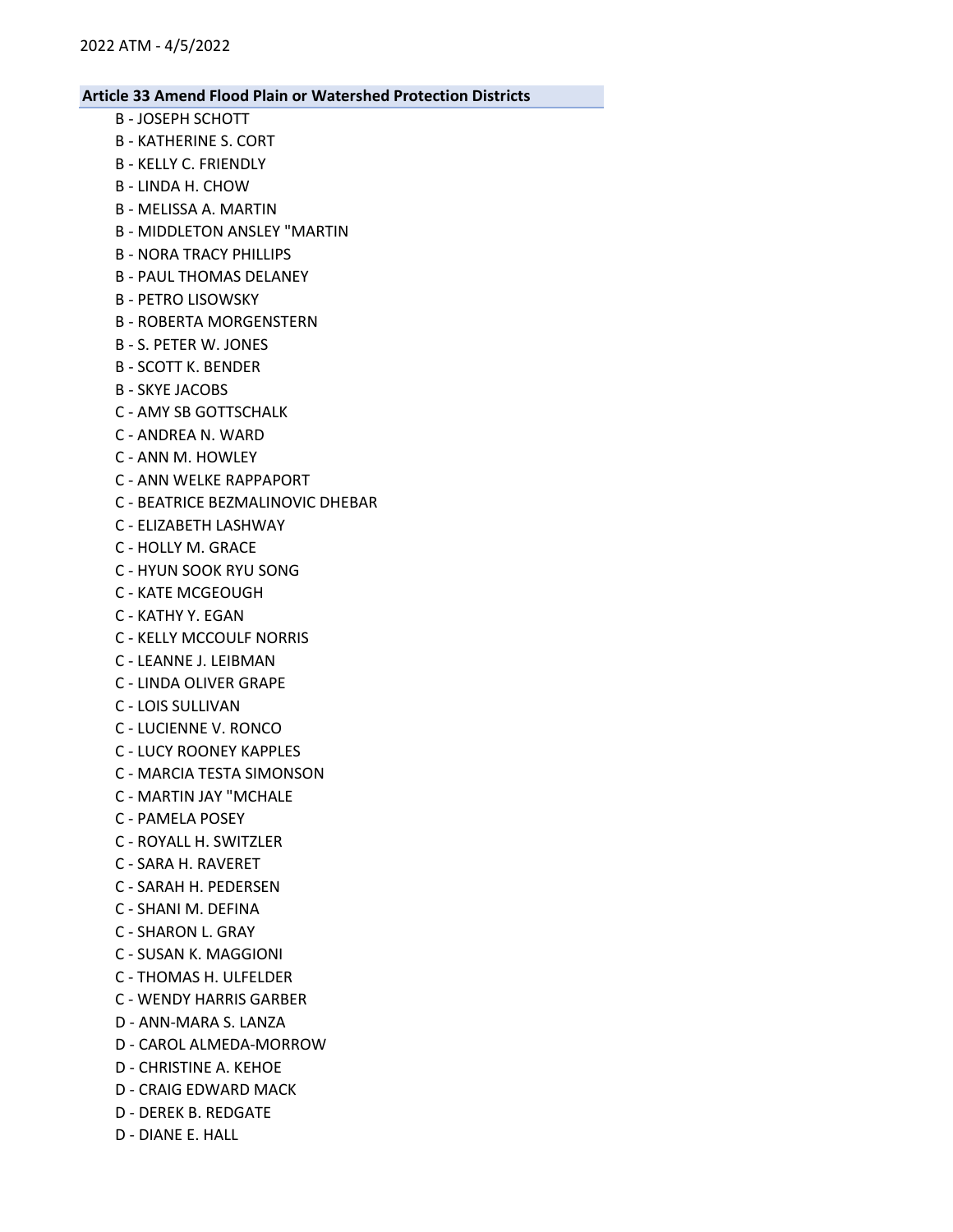- D ELIZABETH H. SHLALA D - ELIZABETH SULLIVAN WOODS D - GAIL FRANCES SULLIVAN D - IAN COHEN D - ILLANA S. NISSENBAUM D - JOHN D. LANZA D - JOHN SCHULER D - LAURA ROBERT-FRAGASSO D - LAURA SCHOTSKY OLTON D - LINA EVE VITA MUSAYEV D - LORI A. FERRANTE D - MARGIE PALLADINO D - MARK B. BENJAMIN D - MARY BETH GRIMM D - MASON R. SMITH D - MAURA MURPHY D - PATTI QUIGLEY D - RICHARD D. "HILL D - SANDRA SABA JOSEPH D - STEPHEN G. MURPHY D - W. ARTHUR "GARRITY E - CAREN PARKER E - JACQUI VAN LOOY E - JARED W. PARKER E - JESSICA BETH GRAHAM E - JOAN GAUGHAN E - KATHERINE K. MACDONALD E - KATHERINE L. "BABSON E - KEVIN J. MACDONALD E - LAURENCE D. SHIND E - LISE M. OLNEY E - MARLA L. ROBINSON E - MARY GARD E - NANCY L. GOODEN WESTENBERG E - NEAL R. GOINS E - ODESSA MB SANCHEZ E - PAUL A. CRAMER E - RAINA C. MCMANUS E - RANI ELWY E - REGINA C. LAROCQUE E - RUSSELL THOMAS GENTRY E - SUSAN E. RYAN E - SYLVIA T. HAHN-GRIFFITHS
- E THOMAS J. MACDONALD
- E TIMOTHY W. FULHAM
- E WENDY S. BECK VON PECCOZ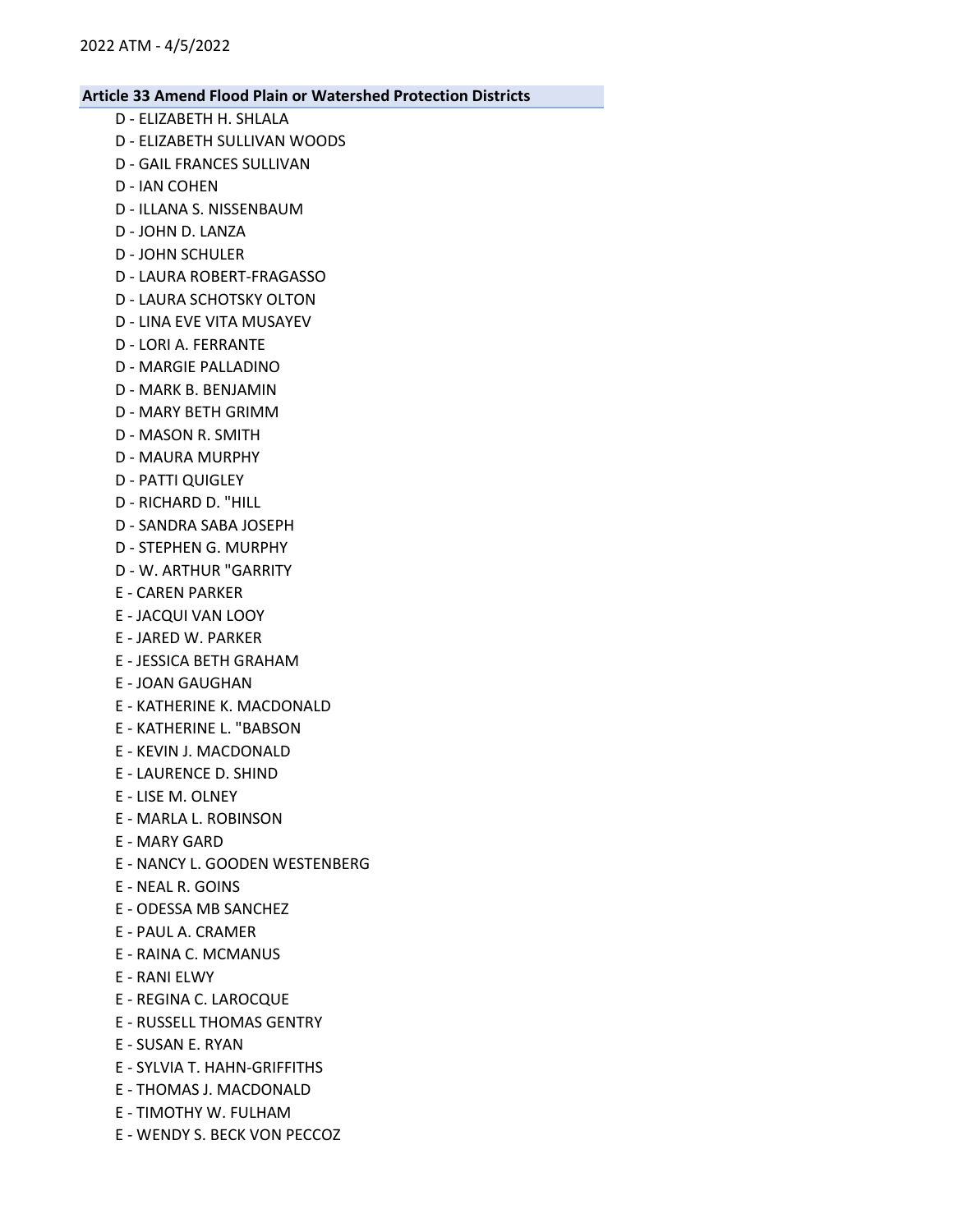- F ANNE P. COHEN
- F C. MADISON "RILEY
- F CHRISTINE SWENSON LAWRENCE
- F CYNTHIA C. EDWARDS
- F ELAINE M. PUTNAM
- F ELIZABETH LANGE
- F ELIZABETH MAY
- F FREDERIC W. RIPLEY
- F HOPE CROSIER
- F JAY PROSNITZ
- F JULIE RISING BRYAN
- F LISA COLLINS
- F MICHAEL ANDREW LICATA
- F MICHAEL J. MASTRIANNI
- F MICHELE DRAGON LIVINGSTON
- F NICHOLE ANN BERNIER
- F NIKI BRINKMAN-OFENLOCH
- F PRUDENCE B. HAY
- F SALVATORE "DEFAZIO
- F SARA A. JENNINGS
- F SHAWN BAKER
- F SUSAN KAGAN LANGE
- F VICTORIA J. OSTLER
- F VIRGINIA LEE FERKO
- G ALICE HANLON PEISCH
- G ALLAN L. PORT
- G ANDREW A. WILSON
- G CRAIG L. COHEN
- G DIANE CAMPBELL
- G DOUGLAS W. SMITH
- G EDWARD D. FOLLAND
- G FREDERICK W. SCHALLER
- G HAROLD N. "KAPLAN
- G JANET Z. GIELE
- G JE'LESIA JONES
- G JOAN HACKETT CODY
- G JUDSON L. JAFFE
- G KATHLEEN F. TRUMBULL
- G LORRI WOODACRE
- G MARJORIE R. FREIMAN
- G MARY ANN CLUGGISH
- G MICHAEL R. TOBIN
- G PARKER MORSE
- G PAUL H. MERRY
- G PETER SOLOMON
- G PHILIPPA BIGGERS